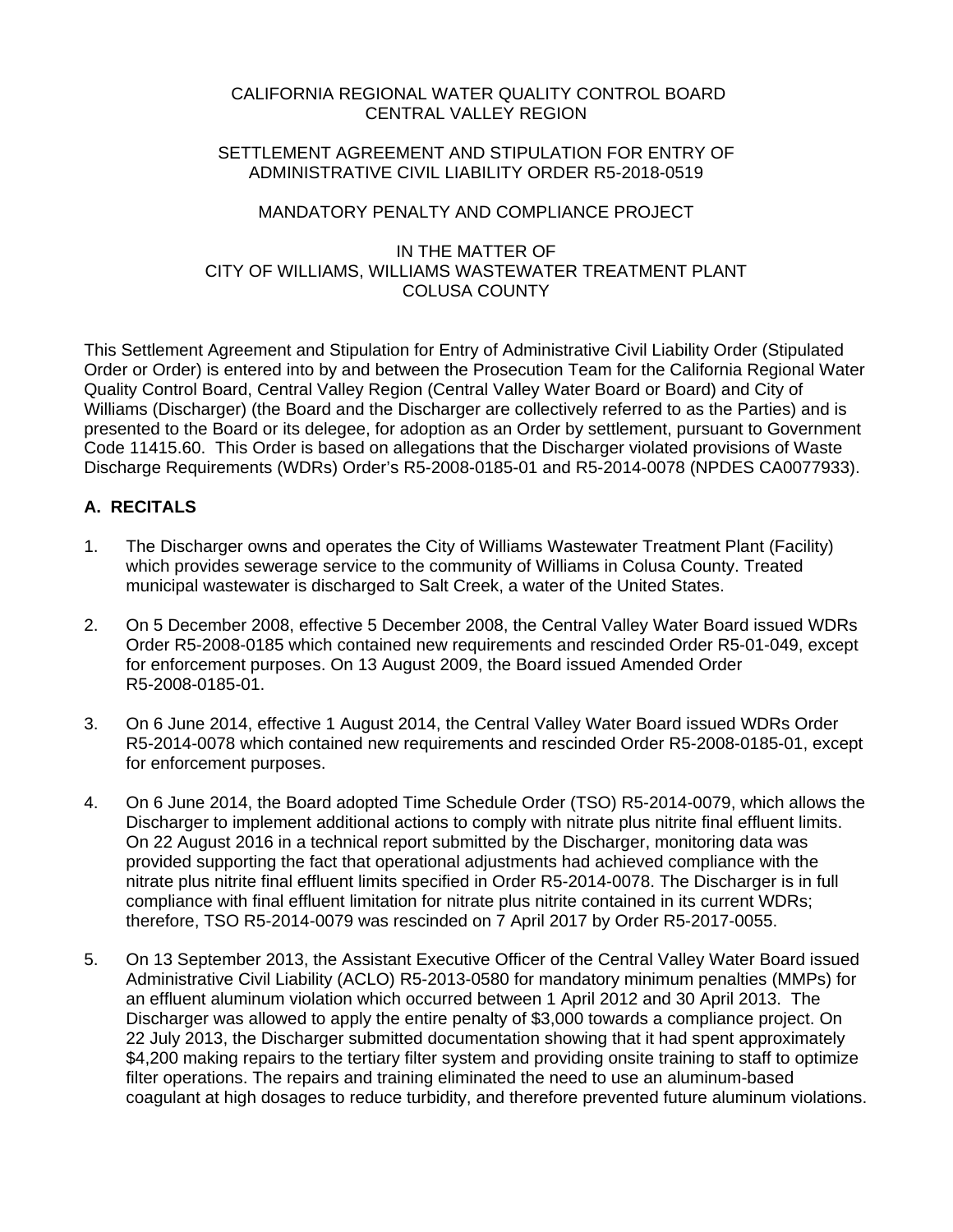- 6. On 5 February 2018, Central Valley Water Board staff issued the Discharger a draft Record of Violations (ROV) for the period of 1 May 2013 through 31 December 2017. The Discharger responded on 28 February 2018 and disagreed with the date of total coliform violations on 16 November 2017 and 17 November 2017. Board staff updated the violations to reflect the correct dates of 7 November 2017 and 8 November 2017. The Discharger also had concerns with the 31 May 2013 cyanide violation that was reported value was 0.0051 µg/L. Board staff reviewed the data and found that the cyanide violation will remain as a violation because the reported value of 0.0051 mg/L converts to 5.1 µg/L, which is above the effluent limitation of 4.3 µg/L.
- 7. On 5 March 2018, the Assistant Executive Officer of the Central Valley Water Board issued an Administrative Civil Liability Complaint (ACLC) R5-2018-0512 for MMPs for effluent limitation violations that occurred between 1 May 2013 and 31 December 2017. Board staff extended the violation period and reviewed effluent limitation violations through 31 May 2018; identifying six additional ammonia nitrogen violations and two additional total coliform violations, which are subject to MMPs and were not previously cited in the ACLC. In addition, this Order allows penalties to be applied to a compliance project as allowed by Water Code section 13385 (k).
- 8. Water Code section 13385(h) and (i) require assessment of mandatory penalties and state, in part, the following:

Water Code section 13385(h)(1) states:

Notwithstanding any other provision of this division, and except as provided in subdivisions  $(i)$ ,  $(k)$ , and  $(l)$ , a mandatory minimum penalty of three thousand dollars (\$3,000) shall be assessed for each serious violation.

Water Code section 13385 (h)(2) states:

For the purposes of this section, a "serious violation" means any waste discharge that violates the effluent limitations contained in the applicable waste discharge requirements for a Group II pollutant, as specified in Appendix A to Section 123.45 of Title 40 of the Code of Federal Regulations, by 20 percent or more or for a Group I pollutant, as specified in Appendix A to Section 123.45 of Title 40 of the Code of Federal Regulations, by 40 percent or more.

Water Code section 13385 subdivision (i)(1) states, in part:

Notwithstanding any other provision of this division, and except as provided in subdivisions  $(i)$ ,  $(k)$ , and  $(l)$ , a mandatory minimum penalty of three thousand dollars (\$3,000) shall be assessed for each violation whenever the person does any of the following four or more times in any period of six consecutive months, except that the requirement to assess the mandatory minimum penalty shall not be applicable to the first three violations:

- (A) Violates a waste discharge requirement effluent limitation.
- (B) Fails to file a report pursuant to Section 13260.
- (C) Files an incomplete report pursuant to Section 13260.
- (D) Violates a toxicity effluent limitation contained in the applicable waste discharge requirements where the waste discharge requirements do not contain pollutant-specific effluent limitations for toxic pollutants.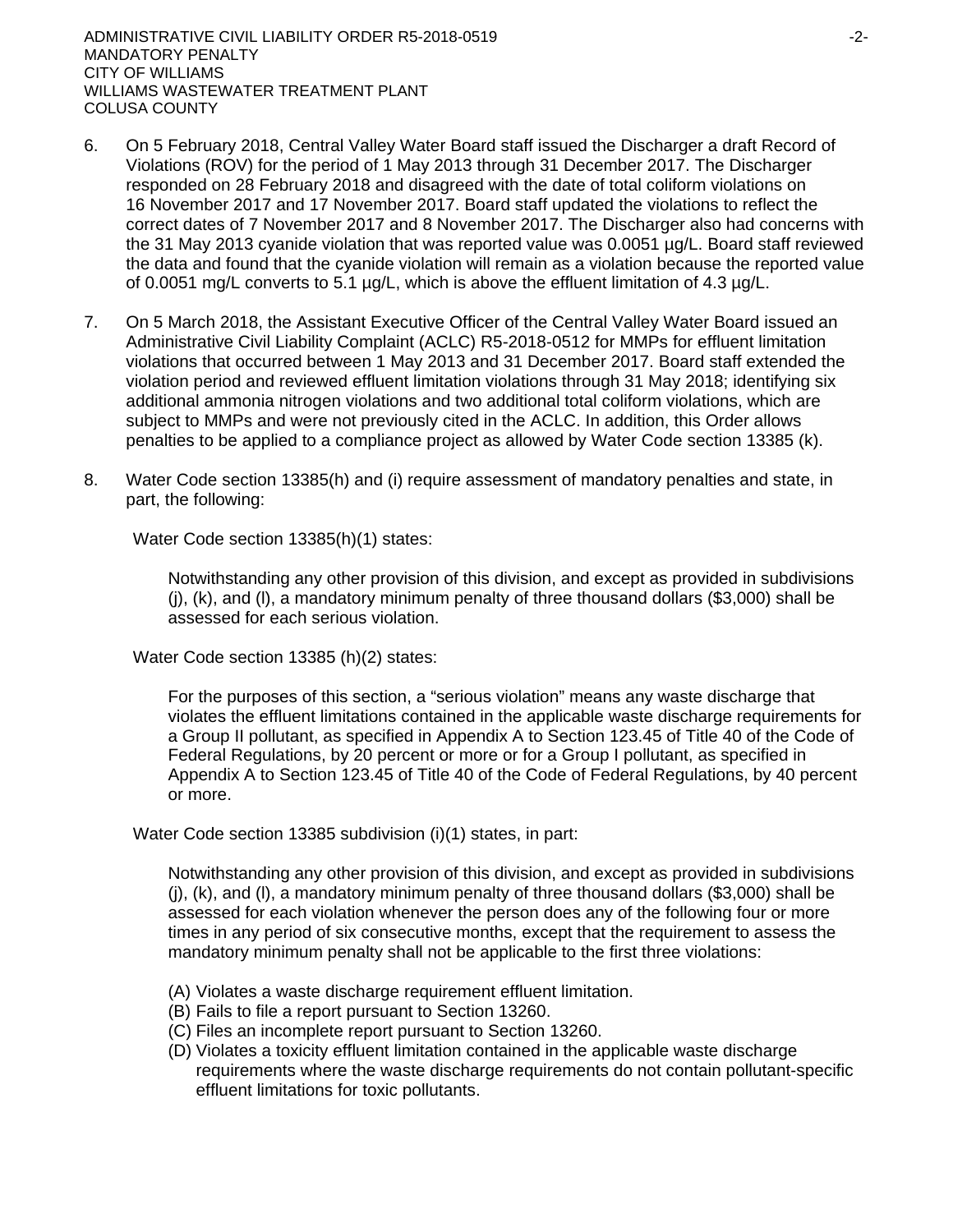- 9. WDRs Order R5-2008-0185-01 Final Effluent Limitations—Discharge Point 001 IV.A.1.a. state in part:
	- a. The Discharger shall maintain compliance with the effluent limitations specified in Table 6:

|                  |              | apic v.  Linucht Linnlauviis<br><b>Effluent Limitations</b> |                             |                           |                                        |                                        |
|------------------|--------------|-------------------------------------------------------------|-----------------------------|---------------------------|----------------------------------------|----------------------------------------|
| <b>Parameter</b> | <b>Units</b> | <b>Monthly</b>                                              | Average   Average<br>Weekly | Maximum  <br><b>Daily</b> | <b>Instantaneous</b><br><b>Minimum</b> | <b>Instantaneous</b><br><b>Maximum</b> |
| Cyanide          | $\mu$ g/L    | 4.3                                                         | $\overline{\phantom{a}}$    | 8.5                       | $- -$                                  | $- -$                                  |

#### **Table 6. Effluent Limitations**

- 10. WDRs Order R5-2014-0078, Final Effluent Limitations—Discharge Point 001 IV.A.1.a. state in part:
	- a. The Discharger shall maintain compliance with the effluent limitations specified in Table 4:

|                   |                      | <b>Effluent Limitations</b> |                          |                                |                                 |                                        |  |
|-------------------|----------------------|-----------------------------|--------------------------|--------------------------------|---------------------------------|----------------------------------------|--|
| <b>Parameter</b>  | <b>Units</b>         | Average<br><b>Monthly</b>   | Average<br><b>Weekly</b> | <b>Maximum</b><br><b>Daily</b> | Instantaneous<br><b>Minimum</b> | <b>Instantaneous</b><br><b>Maximum</b> |  |
| Ammonia Nitrogen, | mg/L                 | 0.9                         | $- -$                    | 1.8                            | $- -$                           | $- -$                                  |  |
| Total (as N)      | lbs/day <sup>1</sup> | 3.8                         | $\overline{\phantom{a}}$ | 7.5                            | $- -$                           | $- -$                                  |  |

#### **Table 4. Effluent Limitations**

<sup>1</sup> Based on an average dry weather flow of 0.5 MGD.

- 11. WDRs Order R5-2014-0078, Final Effluent Limitations IV.A.1.d., include, in part, the following effluent limitations:
	- f. **Total Coliform Organisms.** Effluent total coliform organisms shall not exceed the following, with compliance measured at Monitoring Location UVS-002:
		- i. 2.2 most probable number (MPN) per 100 mL, as a 7-day median;
		- ii. 23 MPN/100 mL, more than once in any 30-day period; and
		- iii. 240 MPN/100 mL, at any time.
- 12. According to the Discharger's self-monitoring reports, the Discharger committed ten (10) Group I serious violations and eleven (11) non-serious violations of the above effluent limitations contained in WDRs Order R5-2014-0078 as shown in Attachment A. Three (3) of the non-serious violations fall within the first three violations in a 180-day period, thus are not subject to mandatory minimum penalties. The other five (5) non-serious violations are subject to mandatory penalties under Water Code section 13385 subdivision (i)(1) because these violations were preceded by three or more effluent limit violations within a 180-day period. The ten (10) Group 1 serious violations are defined as serious, because the measured concentration of the Group I constituents exceeded the maximum prescribed levels by more than 40 percent. The mandatory minimum penalty for these violations is **fifty-four thousand dollars (\$54,000)**. This Order addresses administrative civil liability for the effluent violations that occurred between 1 May 2013 to 31 May 2018, as identified in Attachment A to this Order.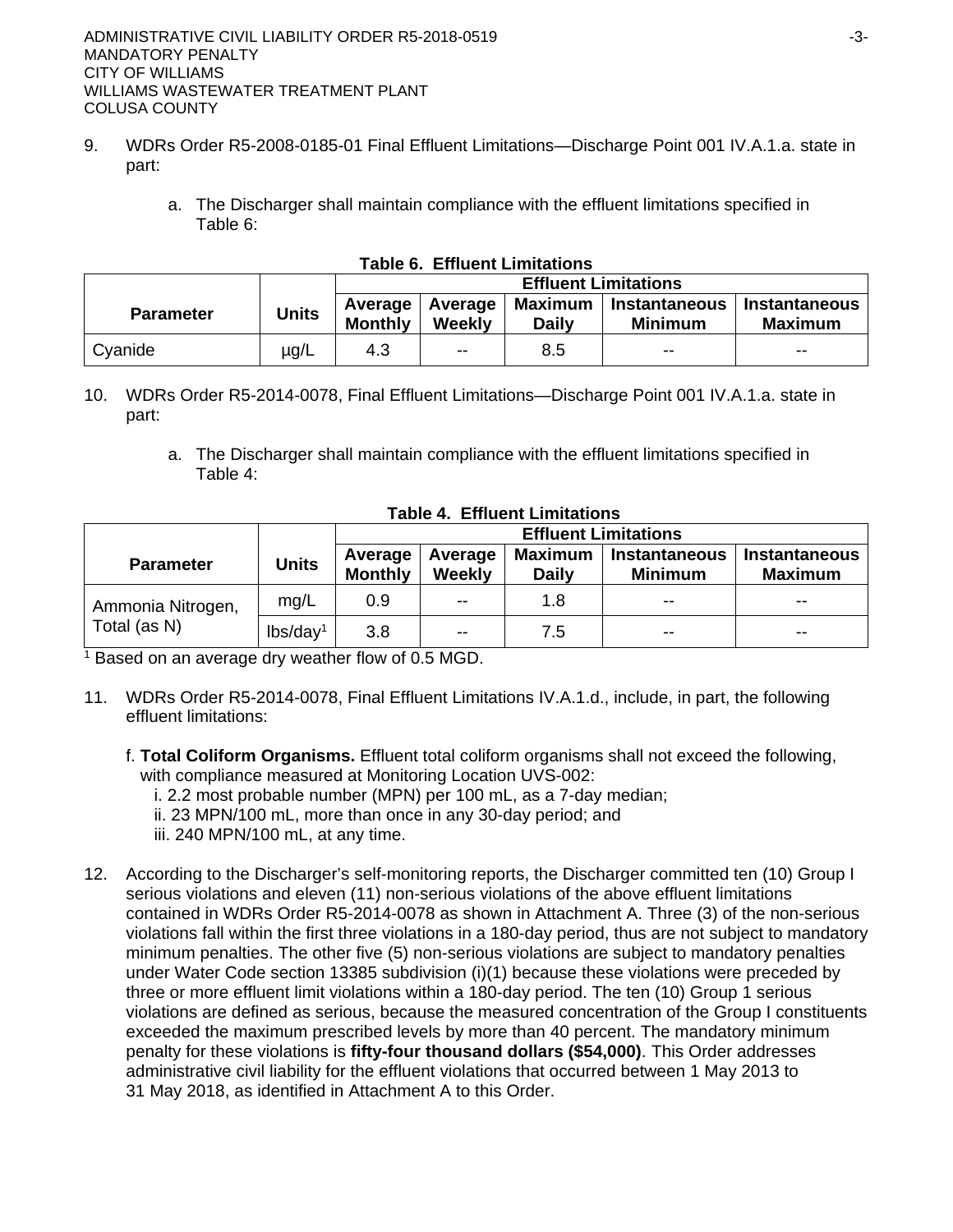13. Water Code section 13385 (k) states:

(1) In lieu of assessing all or a portion of the mandatory minimum penalties pursuant to subdivisions (h) and (i) against a publicly owned treatment works serving a small community, the state board or the regional board may elect to require the publicly owned treatment works to spend an equivalent amount towards the completion of a compliance project proposed by the publicly owned treatment works, if the state board or the regional board finds all of the following:

(A) The compliance project is designed to correct the violations within five years.

(B) The compliance project is in accordance with the enforcement policy of the state board, excluding any provision in the policy that is inconsistent with this section.

(C) The publicly owned treatment works has prepared a financing plan to complete the compliance project.

(2) For the purposes of this subdivision, "a publicly owned treatment works serving a small community" means a publicly owned treatment works serving a population of 20,000 persons or fewer or a rural county, with a financial hardship as determined by the state board after considering such factors as median income of the residents, rate of unemployment, or low population density in the service area of the publicly owned treatment works.

- 14. On December 2015, the Discharger conducted a Median Household Income (MHI) surveys to determine City of William's eligibility for funding by state and federal funding programs and sources. On 13 June 2016, State Water Resource Control Board's Division of Financial Assistance approved City of William's MHI study and determined that the City's MHI is \$33,419 with a population of 5,166 and, thus, designated the Facility as serving a small community with a financial hardship. City of William's MHI survey is valid until 2020.
- 15. The 2017 State Water Resources Control Board's *Water Quality Enforcement Policy* (Enforcement Policy) delegates the Regional Boards the authority to determine whether a publicly owned treatment works serves a small community with financial hardship. Central Valley Water Board determined that City of Williams Wastewater Treatment Plant is a publicly owned treatment works and is serving a small community with financial hardship. As a result of the conclusions described in Findings 15 above, the Central Valley Water Board determined that City of William's Wastewater Treatment Plant is publicly owned treatment works and is serving a small community with financial hardship.
- 16. On 21 May 2018, the Discharger met with Board staff to discuss possible compliance projects to satisfy the outstanding mandatory minimum penalties described in Attachment A of this Order. On 19 June 2018, the Discharger submitted a proposal to complete a "Aeration Basin Process Control Improvement Project" (Compliance Project) to improve the Facility's aeration basin nitrification/denitrification process control to prevent future ammonia and total coliform violations. Additional information and requirements for the Compliance Project are contained in Attachment B of this Order, hereby incorporated by this reference.
- 17. Board staff finds that the proposed Compliance Project qualifies as a compliance project within the meaning of Water Code section 13385 (k) because it will remedy future violations for ammonia and total coliform. The Compliance Project is in accordance with the Enforcement Policy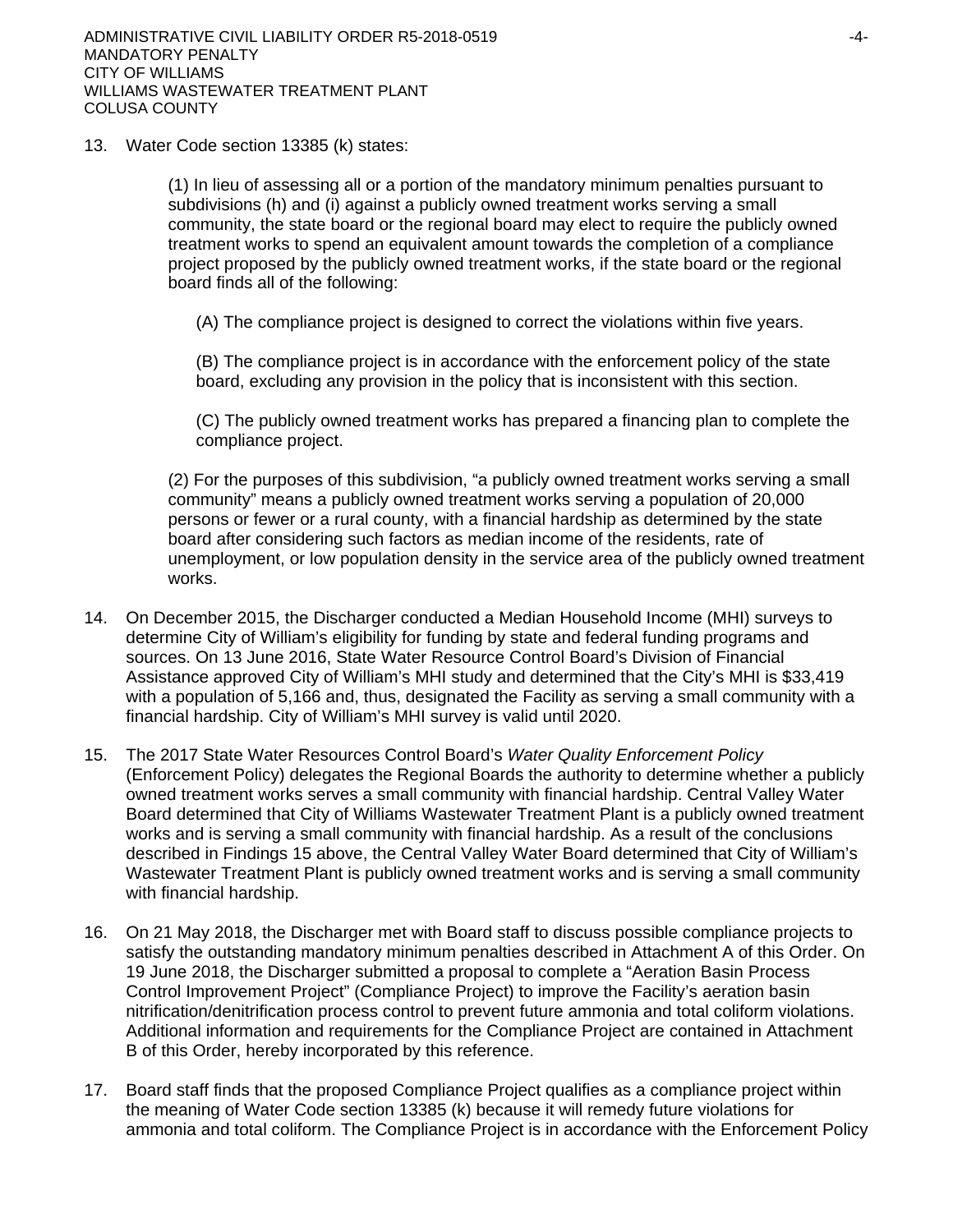and has been designed to correct the violations that have led to this Administrative Civil Liability Order within five years. The Discharger has completed a financing plan to complete the Compliance Project. The amount that the Discharger will expend on the Compliance Project is in excess of the mandatory minimum penalty that the Board is required to assess under Water Code sections 13385(h) and (i) for the violations listed in Attachment A of this Order.

18. The Parties have engaged in settlement negotiations and agree to fully settle the matter without administrative or civil litigation and by presenting this Stipulated Order to the Board or its delegee for adoption as an Order by settlement, pursuant to Government Code section 11415.60. The liability imposed by this Order was reached using the Enforcement Policy, as described in Attachment A. The Prosecution Staff believes that the resolution of the alleged violation is fair and reasonable and fulfills all its enforcement objectives, that no further action is warranted concerning the specific violations alleged in Attachment A, except as provided in this Stipulated Order, and that this Stipulated Order is in the best interest of the public.

# **B. STIPULATIONS**

- 1. **Jurisdiction**: The Parties agree that the Board has subject matter jurisdiction over the matters alleged in this action and personal jurisdiction over the Parties to this Stipulation.
- 2. **Mandatory Minimum Penalty**: The Discharger hereby agrees to pay an administrative civil liability in the amount of **fifty-four thousand dollars (\$54,000)** to resolve the Water Code violations, as follows:
	- A. **Compliance Project:** The **fifty-four thousand dollars (\$54,000)** penalty is suspended pending the Discharger's compliance with the time schedule and requirements to complete its Compliance Project, as detailed in Attachment B of this Order. If the Discharger completes the Compliance Project by the specified date, the suspended penalty is dismissed.
		- I. **Extensions:** The Executive Officer may extend the abovementioned deadlines if the Discharger demonstrates that unforeseeable contingencies have created delays, provided that the Discharger continues to undertake all appropriate measures to meet the deadlines. The Discharger shall make any deadline extension request in writing. Under no circumstances may the completion of the Compliance Project extend past five (5) years from the issuance of this Order.
		- II. **Failure to Complete Compliance Project:** If, in the judgment of the Executive Officer, the Discharger fails to complete the Compliance Project in accordance with the specified time schedule or fails to construct the Compliance Project in accordance with Attachment B of this Order without obtaining Central Valley Water Board approval, the suspended mandatory minimum penalty **(\$54,000)**  must be paid within 30 days of notification by the Executive Officer of such failure to the *State Water Pollution Cleanup and Abatement Account*.
			- a) Payment of the previously suspended administrative civil liability amount does not relieve the Discharger of its independent obligation to take necessary actions to achieve compliance.
			- b) The Discharger must obtain explicit approval from the Executive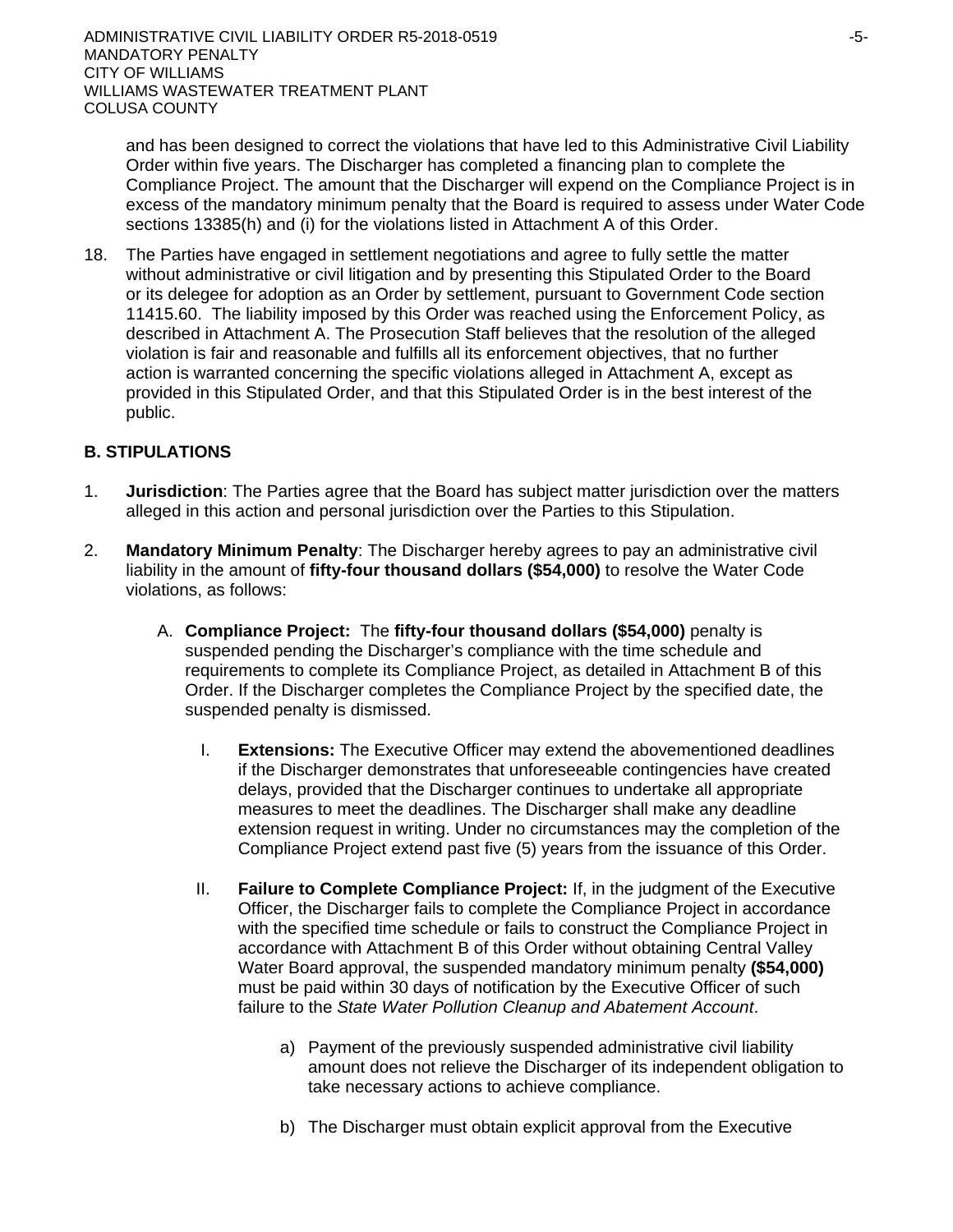Officer for any significant departures from the project outline in Attachment B of this Order. Failure to obtain approval for any significant departures will result in the assessment of the full amount of the suspended mandatory minimum penalty.

- 3. **Compliance with Applicable Laws:** The Discharger understands that payment of administrative civil liability in accordance with the terms of this Order and/or compliance with the terms of this Order is not a substitute for compliance with applicable laws, and that continuing violations of the type alleged above may subject it to further enforcement, including additional administrative civil liability.
- 4. **Attorney's Fees and Costs:** Each Party shall bear all attorneys' fees and costs arising from the Party's own counsel in connection with the matters set forth herein.
- 5. **Matters Covered by this Stipulation:** Upon adoption by the Board, or its delegee, as an Order, this Stipulation represents a final and binding resolution and settlement of all claims, violations or causes of action alleged above or which could have been asserted by the Board based on the specific facts alleged against the Discharger. The provisions of this Stipulation are expressly conditioned on the Discharger's full payment of administrative civil liability by the deadline specified in Stipulation 2 herein.
- 6. **Public Notice:** The Discharger and the Board Prosecution Team understand that this Stipulation and Order must be noticed for a 30-day public review and comment period prior to consideration by the Board, or its delegee. In the event objections are raised during the public review and comment period, the Board or its delegee may, under certain circumstances, require a public hearing regarding the Stipulation and Order. In that event, the Parties agree to meet and confer concerning any such objections, and may agree to revise or adjust the proposed Order as necessary or advisable under the circumstances.
- 7. **Addressing Objections Raised During Public Comment Period:** The Parties agree that the procedure contemplated for adopting the Order by the Board and review of this Stipulation by the public is lawful and adequate. In the event procedural objections are raised prior to the Order becoming effective, the Parties agree to meet and confer concerning any such objections, and may agree to revise or adjust the procedure as necessary or advisable under the circumstances.
- 8. **No Waiver of Right to Enforce:** The failure of the Prosecution Team, the Central Valley Water Board or its delegee to enforce any provision of this Stipulated Order shall in no way be deemed a waiver of such provision, or in any way affect the validity of the Order. The failure of the Prosecution Team, the Central Valley Water Board or its delegee to enforce any such provision shall not preclude any of them from later enforcing the same or any other provision of this Stipulated Order.
- 9. **Interpretation:** This Stipulation and Order shall be construed as if the Parties prepared it jointly. Any uncertainty or ambiguity shall not be interpreted against any one Party. The Discharger is represented by counsel in this matter.
- 10. **Modification:** This Stipulation and Order shall not be modified by any of the Parties by oral representation made before or after its execution. All modifications must be in writing, signed by all Parties, and approved by the Board or its delegee.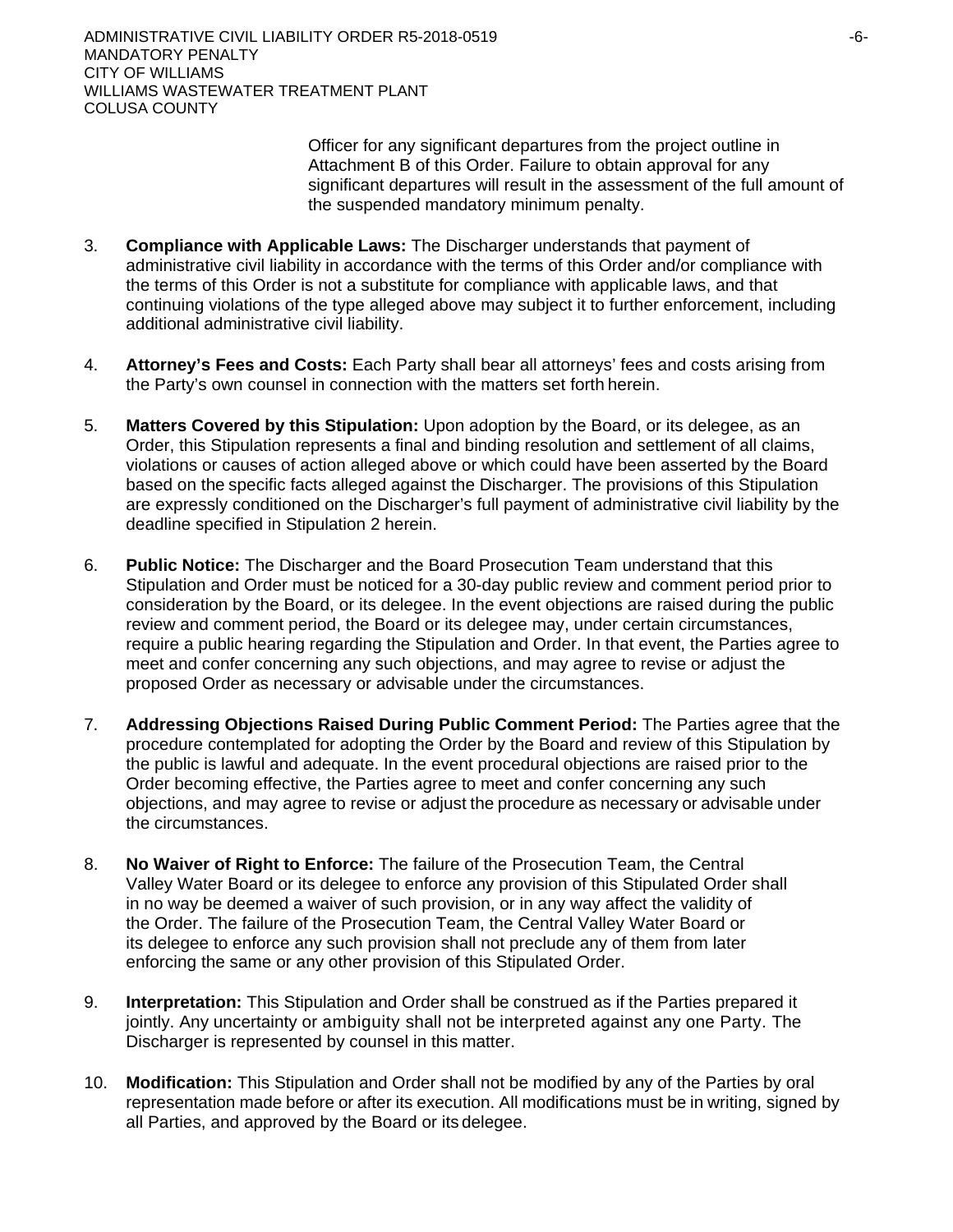- 11. **If the Order Does Not Take Effect:** In the event that this Order does not take effect because it is not approved by the Board, or its delegee, or is vacated in whole or in part by the State Water Board or a court, the Parties acknowledge that they expect to proceed to a contested evidentiary hearing before the Board to determine whether to assess administrative civil liabilities for the underlying alleged violations, unless the Parties agree otherwise. The Parties agree that all oral and written statements and agreements made during the course of settlement discussions will not be admissible as evidence in the hearing. The Parties agree to waive any and all objections based on settlement communications in this matter, including, but not limited to:
	- I. Objections related to prejudice or bias of any of the Board members or their advisors and any other objections that are premised in whole or in part on the fact that the Board members or their advisors were exposed to some of the material facts and the Parties' settlement positions as a consequence of reviewing the Stipulation and/or the Order, and therefore may have formed impressions or conclusions prior to any contested evidentiary hearing on the violations alleged in Attachment A in this matter; or
	- II. Laches or delay or other equitable defenses based on the time period for administrative or judicial review to the extent this period has been extended by these settlement proceedings.
- 12. **Waiver of Hearing:** The Discharger has been informed of the rights provided by Water Code section 13323, subdivision (b), and hereby waives its right to a hearing before the Board prior to the adoption of the Order.
- 13. **Waiver of Right to Petition:** The Discharger hereby waives its right to petition the Board's adoption of the Order for review by the State Water Board, and further waives its rights, if any, to appeal the same to a California Superior Court and/or any California appellate level court.
- 14. **The Discharger's Covenant Not to Sue:** The Discharger covenants not to sue or pursue any administrative or civil claim(s) against any State Agency or the State of California, their officers, Board Members, employees, representatives, agents, or attorneys arising out of or relating to any matter expressly addressed by this Stipulation and Order.
- 15. **Authority to Bind:** Each person executing this Stipulation in a representative capacity represents and warrants that he or she is authorized to execute this Stipulation on behalf of and to bind the entity on whose behalf he or she executes the Stipulation.
- 16. **Counterpart Signatures:** This Stipulation may be executed and delivered in any number of counterparts, each of which when executed and delivered shall be deemed to be an original, but such counterparts shall together constitute one document. Further, this Stipulation may be executed by facsimile or electronic signature, and any such facsimile or electronic signature by any Party hereto shall be deemed to be an original signature and shall be binding on such Party to the same extent as if such facsimile or electronic signature were an original signature.
- 17. **Effective Date:** This Stipulation is effective and binding on the Parties upon the entry of this Order by the Board or its delegee, which incorporates the terms of this Stipulation.
- 18. **Incorporated Attachments**: Attachment A and Attachment B are incorporated by reference and are made fully a part of this Settlement Agreement as though set forthherein.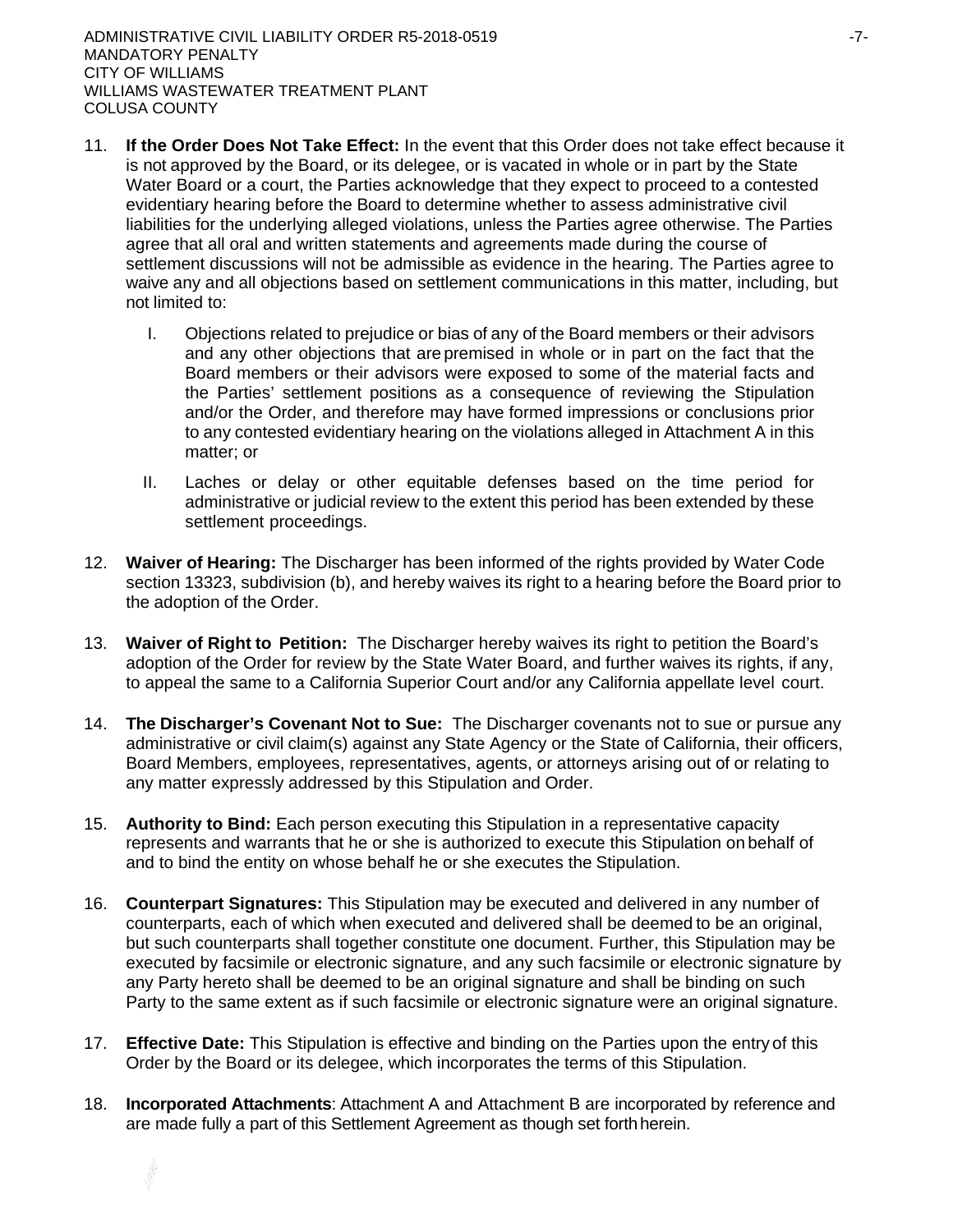ADMINISTRATIVE CIVIL LIABILITY ORDER R5-2018-0519 **CONVERTER ASSAULTS** MANDATORY PENALTY CITY OF WILLIAMS WILLIAMS WASTEWATER TREATMENT PLANT COLUSA COUNTY

# **IT IS SO STIPULATED[1](#page-7-0) :**

*Original Signed By 9/4/2018*

Andrew Altevogt, Assistant Executive Officer **Date** Date Central Valley Water Board Prosecution Team

*Original Signed By 9/5/2018*

Frank Kennedy **Date** City Administrator

<span id="page-7-0"></span><sup>1</sup> The final version of this document may include more than one page with the same page number to accommodate the various executing signatures.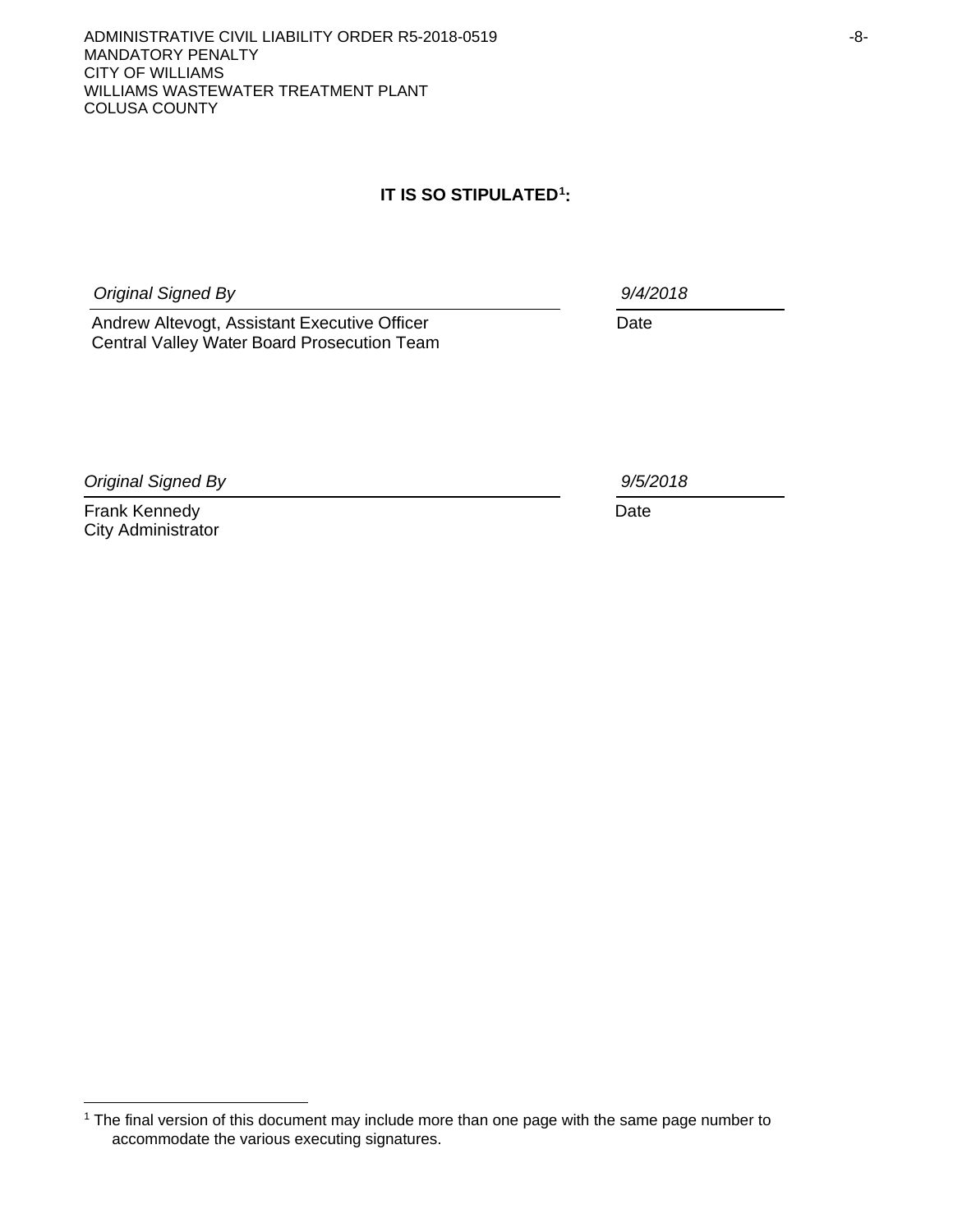# **C. ORDER OF THE CENTRAL VALLEY WATER BOARD**

- 1. The terms of the foregoing Stipulated Order are fully incorporated herein and made part of this Order of the Central Valley Water Board.
- 2. This is an action to enforce the laws and regulations administered by the Central Valley Water Board. The Central Valley Water Board, acting through its Executive Officer, finds that issuance of this Order is exempt from the provisions of the California Environmental Quality Act (Public Resources Code section 21000 et seq.), in accordancewith sections 15061(b)(3) and 15321(a)(2), of Title 14 of the California Code of Regulations.
- 3. The Executive Officer of the Central Valley Water Board is authorized to refer this matter directly to the Attorney General for enforcement if the Discharger fails to perform any of its obligations under this Order.

Pursuant to Section 13323 of the California Water Coe and Section 11415.60 of the California Government Code, **IT IS HEREBY ORDERED** by the Central Valley Water Board.

| Original Signed By                | 10/11/2018 |
|-----------------------------------|------------|
| Patrick Pulupa, Executive Officer | Date       |
| Central Valley Water Board        |            |

Attachment A: Record of Violations Subject to Mandatory Penalties Attachment B: Compliance Project Description

By: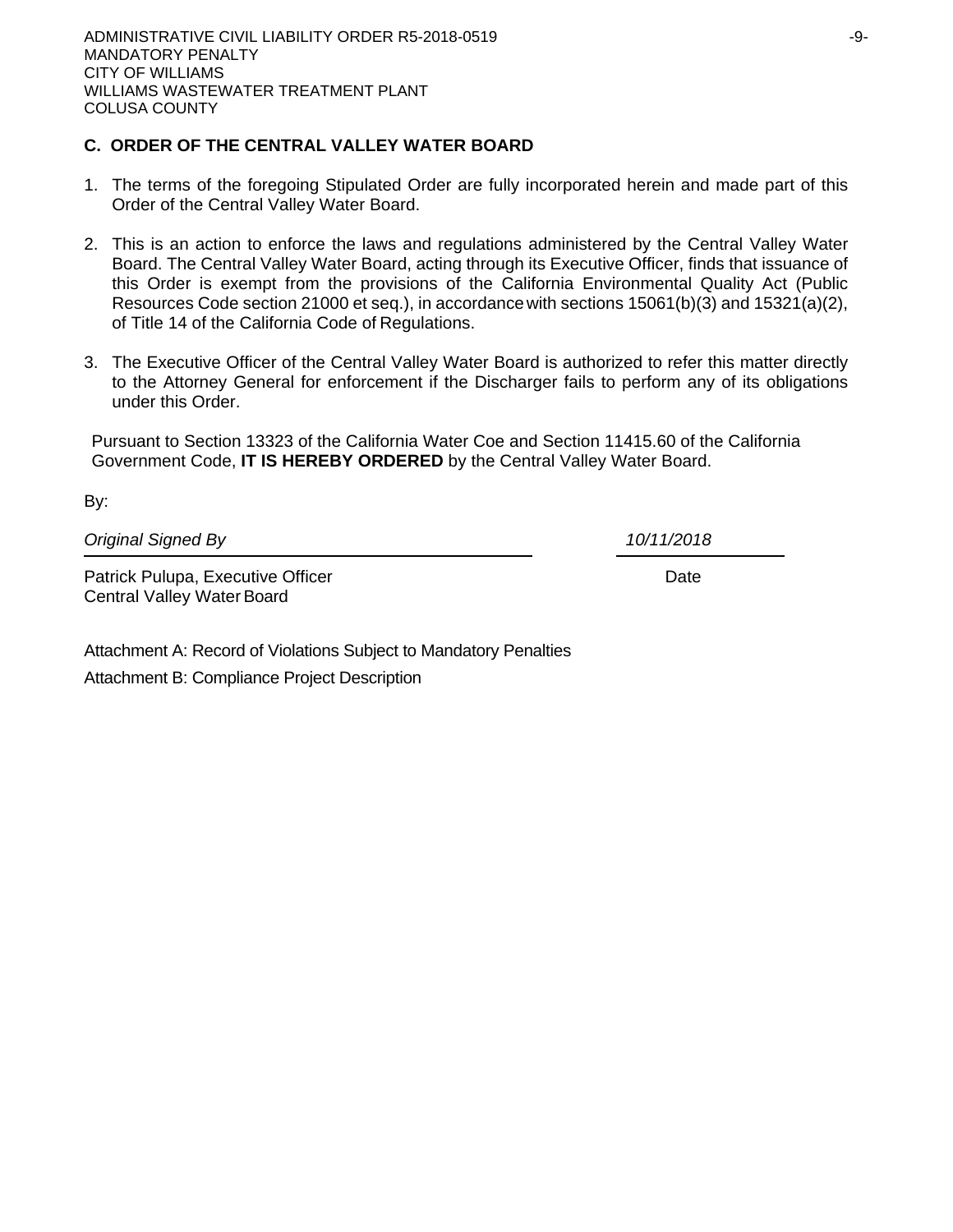#### **ATTACHMENT A ADMINISTRATIVE CIVIL LIABILITY ORDER R5-2018-0519**

#### **City of Williams City of Williams Wastewater Treatment Plant**

RECORD OF VIOLATIONS (1 May 2013 – 31 May 2018) MANDATORY PENALTIES (Data reported under Monitoring and Reporting Programs R5-2008-0185-01 and R5-2014-0078)

|                | Date        | Parameter                     | Units      | <b>WDRs</b><br>Limit | Measured | Period               | Remarks | <b>CIWQS</b> |
|----------------|-------------|-------------------------------|------------|----------------------|----------|----------------------|---------|--------------|
| 1              | 31-May-13   | Cyanide,<br>Total (as CN)     | $\mu$ g/L  | 4.3                  | 5.1      | Monthly Average      | 3       | 961855       |
| $\overline{2}$ | 6-Nov-17    | <b>Total Coliform</b>         | MPN/100ml  | 2.2                  | 4.5      | 7-Day Median         | 3       | 1038373      |
| 3              | 7-Nov-17    | <b>Total Coliform</b>         | MPN/100ml  | 2.2                  | 4.5      | 7-Day Median         | 3       | 1038376      |
| 4              | 20-Nov-17   | Ammonia<br>Nitrogen,<br>Total | mg/L       | 1.8                  | 4.2      | Maximum Daily        | 1       | 1035744      |
| 5              | 20-Nov-17   | Ammonia<br>Nitrogen,<br>Total | lbs/day    | 7.5                  | 12.9     | Maximum Daily        | 1       | 1038371      |
| 6              | 22-Nov-17   | Ammonia<br>Nitrogen,<br>Total | mg/L       | 1.8                  | 6.3      | Maximum Daily        | 1       | 1035743      |
| $\overline{7}$ | 22-Nov-17   | Ammonia<br>Nitrogen,<br>Total | lbs/day    | 7.5                  | 21       | Maximum Daily        | 1       | 1038372      |
| 8              | 13-Dec-17   | <b>Total Coliform</b>         | MPN/100ml  | 2.2                  | 4        | 7-Day Median         | 4       | 1038380      |
| 9              | 18-Dec-17   | <b>Total Coliform</b>         | MPN/100ml  | 2.2                  | 4        | 7-Day Median         | 4       | 1038382      |
| 10             | 18-Dec-17   | Ammonia<br>Nitrogen,<br>Total | mg/L       | 1.8                  | 4.5      | Maximum Daily        | 1       | 1038377      |
| 11             | 18-Dec-17   | Ammonia<br>Nitrogen,<br>Total | lbs/day    | 7.5                  | 12.7     | Maximum Daily        | 1       | 1038378      |
| 12             | 19-Dec-17   | <b>Total Coliform</b>         | MPN/100ml  | 2.2                  | 4        | 7-Day Median         | 4       | 1038383      |
|                |             | Ammonia                       |            |                      |          |                      |         |              |
| 13             | 20-Dec-17   | Nitrogen,<br>Total<br>Ammonia | mg/L       | 1.8                  | 2.3      | Maximum Daily        | 4       | 1038379      |
| 14             | 29-Jan-2018 | Nitrogen,<br>Total            | mg/L       | 1.8                  | 6.8      | Maximum Daily        | 1       | 1038892      |
| 15             | 29-Jan-2018 | Ammonia<br>Nitrogen,<br>Total | lbs/day    | 7.5                  | 23.2     | Maximum Daily        | 1       | 1038890      |
| 16             | 31-Jan-2018 | Ammonia<br>Nitrogen,<br>Total | mg/L       | 1.8                  | 2.7      | Maximum Daily        | 1       | 1039055      |
| 17             | 31-Jan-2018 | Ammonia<br>Nitrogen,<br>Total | lbs/day    | 7.5                  | 8.7      | <b>Maximum Daily</b> | 4       | 1039056      |
| 18             | 5-Feb-2018  | Ammonia<br>Nitrogen,<br>Total | mg/L       | 1.8                  | 3.2      | Maximum Daily        | 1       | 1040030      |
| 19             | 5-Feb-2018  | Ammonia<br>Nitrogen,<br>Total | lbs/day    | 7.5                  | 9.8      | Maximum Daily        | 4       | 1043580      |
| 20             | 9-May-2018  | <b>Total Coliform</b>         | MPN/100 ml | 2.2                  | 13       | 7-Day Median         | 4       | 1044980      |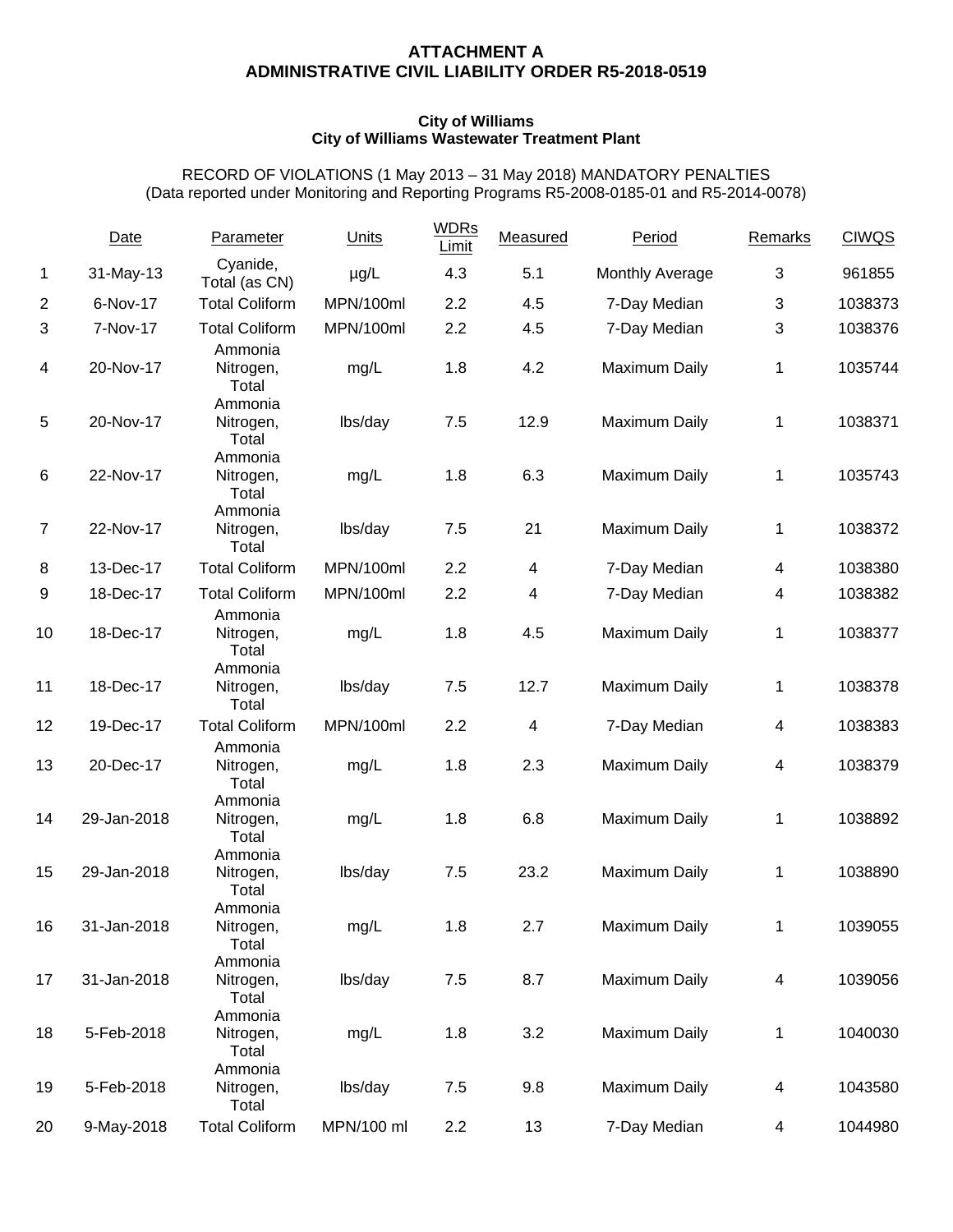### **ATTACHMENT A ADMINISTRATIVE CIVIL LIABILITY ORDER R5-2018-0519**

|     | Date        | Parameter             | Units      | <u>WDRs</u><br>'_imit | Measured | Period                   | Remarks | CIWQS   |
|-----|-------------|-----------------------|------------|-----------------------|----------|--------------------------|---------|---------|
| -21 | 14-May-2018 | <b>Total Coliform</b> | MPN/100 ml |                       |          | <sup>7</sup> -day Median |         | 1044981 |

Remarks:

- 1. Serious Violation: For Group I pollutants that exceed the effluent limitation by 40 percent or more.
- 2. Serious Violation: For Group II pollutants that exceed the effluent limitation by 20 percent or more.
- 3. Non-serious violation falls within the first three violations in a 180-day period, thus is not subject to mandatory minimum penalties. Penalties that may be assessed for this violation are discretionary. This violation is not addressed or resolved in this ROV.
- 4. Non-serious violation subject to mandatory minimum penalties.

| <b>VIOLATIONS AS OF:</b>                    | 5/31/2018 |
|---------------------------------------------|-----------|
| <b>Group I Serious Violations:</b>          | 10        |
| <b>Group II Serious Violations:</b>         |           |
| Non-Serious Violations Not Subject to MMPs: | 3         |
| Non-Serious Violations Subject to MMPs:     | 8         |
| <b>Total Violations Subject to MMPs:</b>    | 18        |

 **Mandatory Minimum Penalty** 

**(10 Group I Serious Violations + 8 Non-Serious Violations Subject to MMPs) x \$3,000 = \$54,000**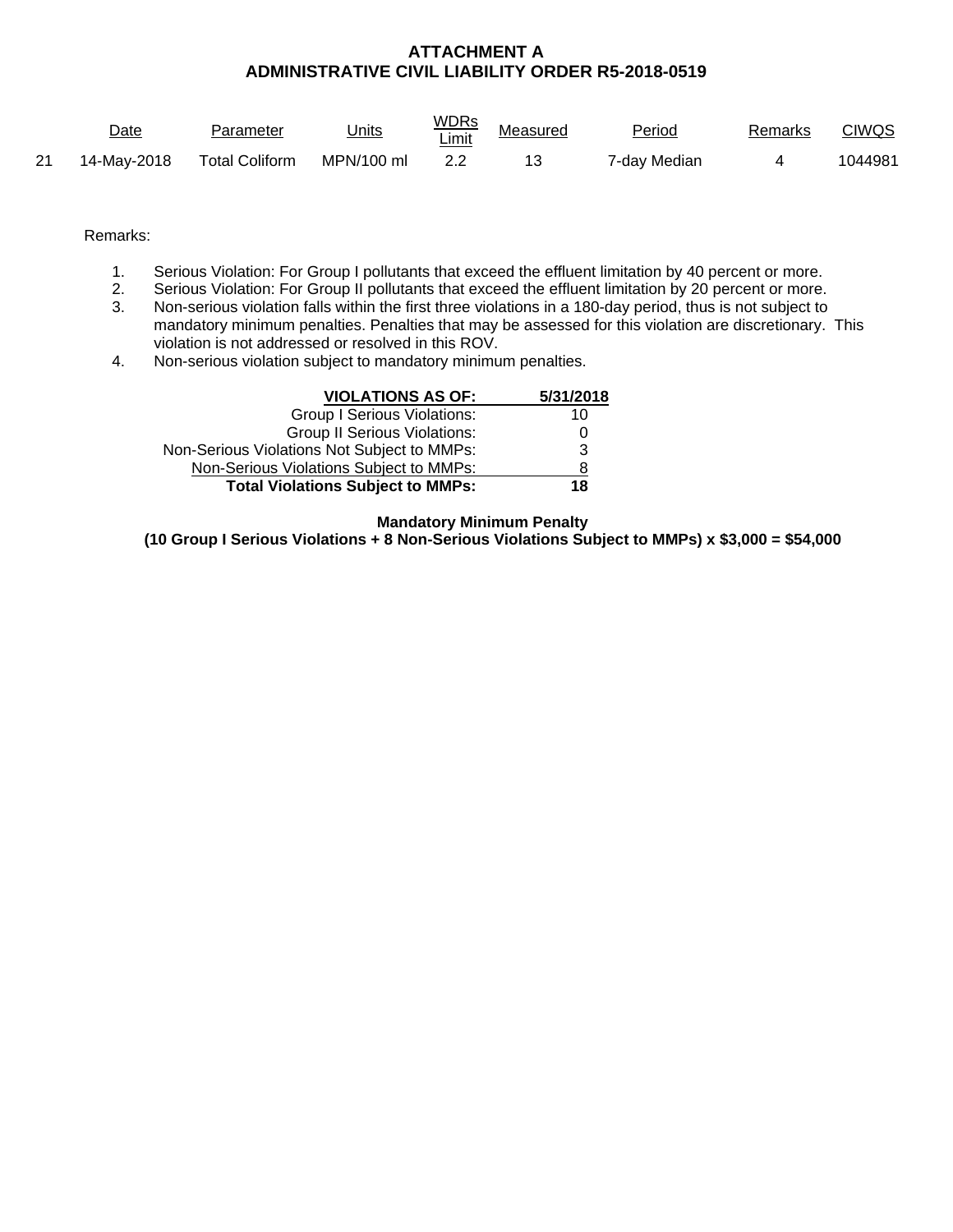## **ATTACHMENT B ADMINISTRATIVE CIVIL LIABILITY ORDER R5-2018-0519**

# **Compliance Project Description**

**Project Title:** Aeration Basin Process Control Improvement Project

**Geographic Area of Interest:** The City of Williams Wastewater Treatment Plant

**Name of Responsible Entity:** City of Williams

### **Contact Information:**

Frank Kennedy, City Administrator City of Williams 810 E Street P.O. Box 310 Williams, CA 95987 (530) 473-2955 fkennedy@cityofwilliams.org

### **Project Description:**

The Aeration Basin Process Control Improvement Project (Project) is proposed to mitigate effluent limitation violations by improving the Facility's nitrification/denitrification process control. The Discharger proposes two improvement projects described below.

### **Proposed Improvements**

- **I.** Install an online continuous ammonia probe at the head of the ultra violet system to measure ammonia concentrations and make process changes in real time, rather than awaiting lab sample results nearly a week later. Programming improvements will also be required to integrate the new ammonia probe into Supervisory Control and Data Acquisition (SCADA) system.
- **II.** Install a fourth aeration basin blower for additional dissolved oxygen management and redundancy since all existing blowers are in operation at times. Programming improvements will also be made to integrate the new blower into SCADA. This will include reconfiguring the existing control panel to accommodate the fourth blower.

# **Estimated Cost of Project Completion:**

The goals of the Compliance Project are to prevent future ammonia and total coliform organism violations, as previously described. The Compliance Project, in total, is expected to cost in excess of \$60,000; \$54,000 of MMPs associated with this Order will be used to fund the Project. Phase I has an estimated budget of \$20,000 and Phase II has an estimated budget of \$40,000. More than one contractor will be doing the work, as it is expected to be completed in phases.

Project construction of the ammonia probe is expected to be completed no later than January 2019, while construction and integration of the fourth blower will be completed by December 2020.